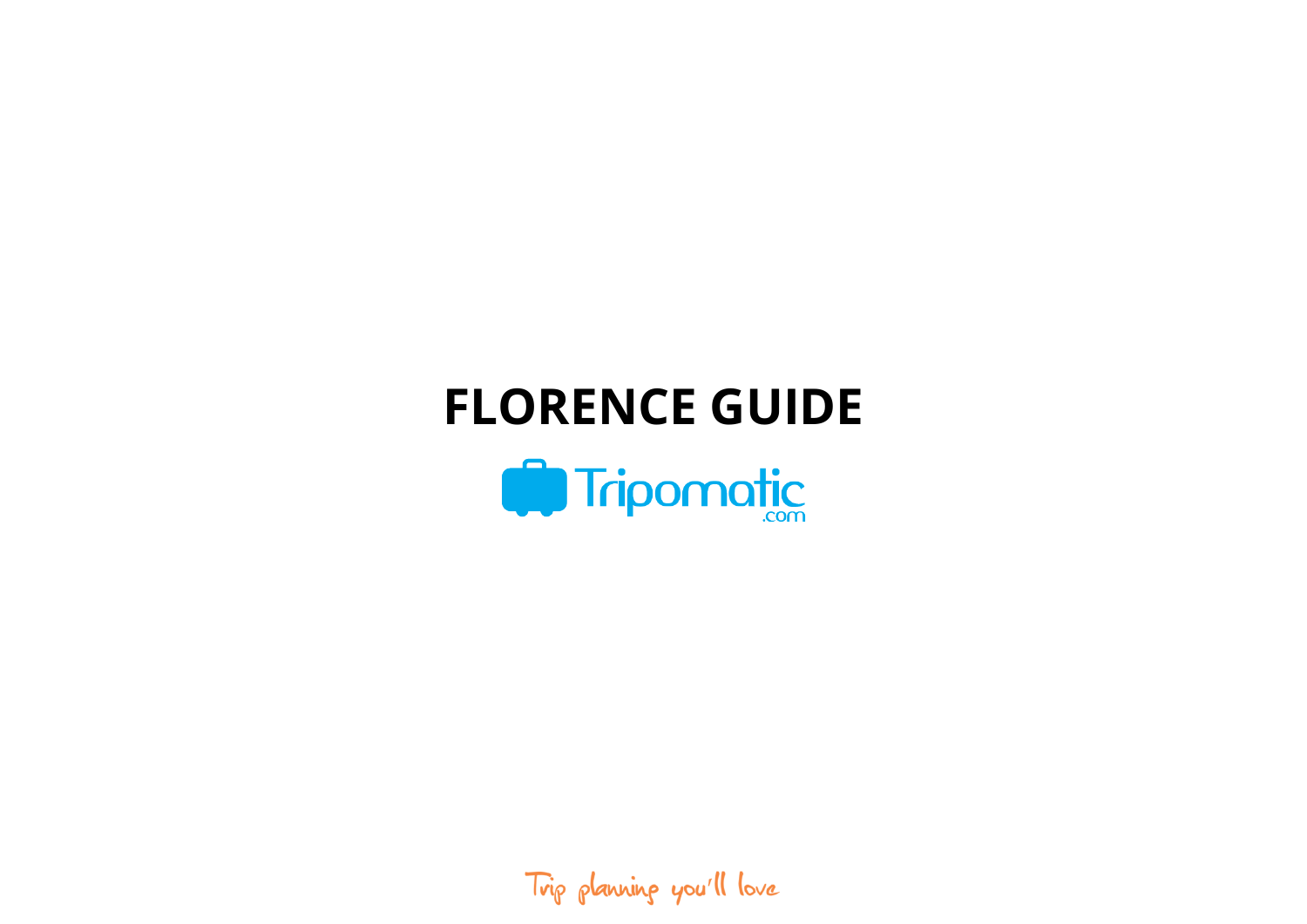| <b>Money</b>                  | 3  |
|-------------------------------|----|
| <b>Communication</b>          | 5  |
| <b>Holidays</b>               | 6  |
| <b>Transportation</b>         | 7  |
| Food                          | 9  |
| <b>Events During The Year</b> | 10 |
| Things to do                  | 11 |
| <b>DOs and DO NOTs</b>        | 12 |
| <b>Activities</b>             | 15 |
|                               |    |

# **Emergency Contacts**

- $\blacksquare$  112 / 911 emergency number
- 113 police emergency line
- 115 fire department
- 118 medical emergencies
- +39 055 49771 Florence Police Department

# **Essential Information**

The charming capital of Tuscany attracts many visitors from all over the world. Located in the northern part of Italy, it is situated in the center of the Apennine Peninsula between the Tyrrhenian and Adriatic Seas. With a pleasant Mediterranean and subtropical climate, where summers are hot and winters mild, the city is suitable to visit all year round. Locked between mountains, there is almost no wind blowing and in summer, weather can be quite hot. Its long history as a trading and financial center left traces all over the town. It is here that Renaissance and the Neoclassicism originated.

Also, Florence is the birthplace of opera. It is an ideal place to visit for all lovers of culture and historical sights. There are many examples of beautiful and unique architecture, such as Vecchio Palace or Pitti Palace. Florence is home to many museums and art galleries – about 80 of them, including the Archeological Museum and the Bargello.

It doesn't matter if you are an admirer of art and architecture, a historian, a lover of music or a food and drink gourmet, all these needs and wants can be satisfied in Florence! The capital of Tuscany certainly won't disappoint you!

# **Time Zone**

CET (UTC+1), observes DST.

# **Contacts**

2

Tourist Contacts Main tourist information office – +39 055 290832.

#### Currency – 1 Euro (EUR,  $\epsilon$ ) = 100 cents

There is a lot of exchange offices and banks around Florence, which offer the best exchange rates and reliability but they close relatively early. You can also change traveler's checks there. It is not favorable to exchange money at the airport or near the railway station. If you urgently need money at these locations, exchange only the necessary amount.

You can find many ATMs scattered around Florence and can withdraw euros directly. MasterCard, Diner's Club and Visa are generally accepted. In small stores, you should ask a seller if you can pay by card, as many of them only accept cash. It is also advisable to check whether they accept American Express before you attempt to use it.

# **Tax Refunds**

VAT in Italy is 21%, in July 2013 it is planned to rise to 23%. Tax refund is available for those who are non-European Union citizens. You can be refunded when you spend at least €154,94 in an Italian shop in one day. Ask for a yellow Tax Refund form. Then, you have to claim your purchase at the Customers' Office and get a Customers' Stamp on the yellow form before you leave the EU. If leaving by plane, you have to do it before your check-in. Carry your products and the yellow form with you. Mail the stamped yellow form back as soon as possible.

# **Prices**

Florence is a typical tourist destination, that's why prices may not be very favorable.

There is a wide variety of accommodation on offer in Florence. A bed in a mixed bedroom at a hostel costs €19 – 25. One night at a three-star hotel costs from €40, if booked in advance. In a four-star hotel, expect a price of €55 per night per double bedroom.

- Meal, Inexpensive restaurant  $£13.50$
- Meal for 2, Mid-range restaurant, Three-courses  $\blacksquare$ – €60
- Combo meal at McDonald's or similar  $\epsilon$ 6  $\mathbf{m}$  .
- $\blacksquare$ 0.5 I domestic beer in restaurant –  $€4$
- 1,5 l water in supermarket €0.50
- $\blacksquare$  1 l of gasoline  $\epsilon$ 1.80

Remember that prices of take-away food or drinks to-go may differ from those when you sit in a restaurant or café, but do not order to go and then sit down, as waiters can tell you to leave the establishment.

Student discounts are not common at museums in Florence, so the full price will usually be applicable, but do bring your ISIC along, just in case. Sometimes there are special events at the museums, for which entrance is free. The tourist office (www.firenzeturismo.it) provides more information about when and at which museums they are being held.

# **Tipping**

3

In Italy, you do not have to tip. When going to a restaurant, 'coperto' or 'servizio' will probably be added to your bill, which means that you pay for setting the table. This functions as a tip for restaurant attendants. Rounding up your bill is common but not required. You may leave a few euros when you are satisfied with services provided. Keep your bill with you to prove that you've paid.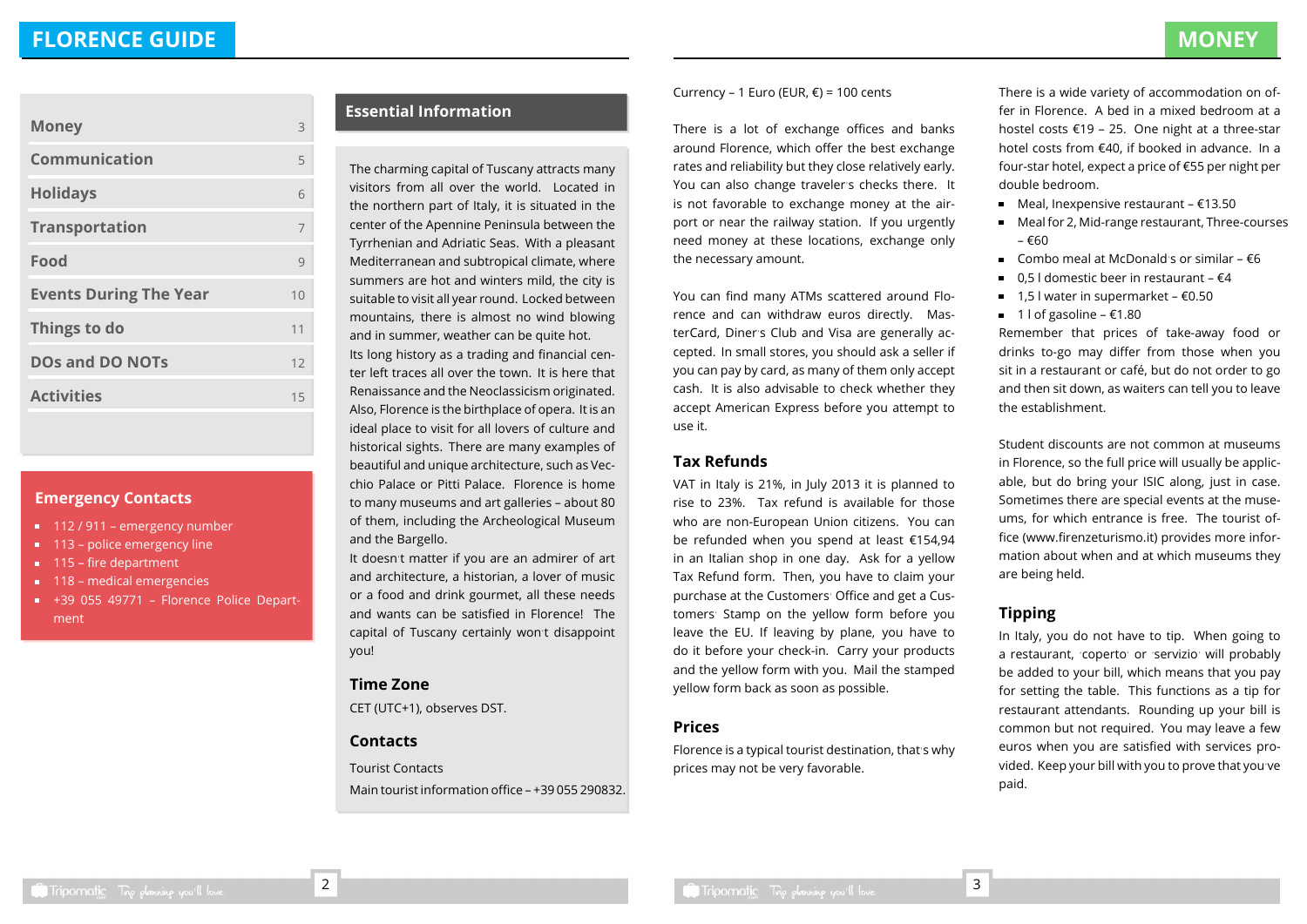Tipping cab drivers in not usual but they will appreciate it. It is advisable to tip porters in hotels, as well as room service. Again, it is not 'required'.

# **Electricity**

Wall sockets in Italy, as well as in Europe, operate under 220 V at 50 cycles per second. A number of different sockets are used in Italy, with either two or three round plugs. Check your devices if they are compatible before travelling and take a converter with you when needed.

#### **Languages**

The most common language spoken is, of course, Italian. In Tuscany you can hear a unique dialect, referred to as the Florentine language. If you can speak Italian, this dialect may confuse you. Many locals can speak at least a little English as they live in a tourist center. They are very helpful and will probably try to communicate with you no matter how bad their English is.

# **Mobile Phones**

Italy has good network coverage all over the country and uses the 900/1800/GSM/GPRS standard. There are four major mobile networks in Italy – TIM, Vodafone, Wind and 3. The first three support the 2100 MHz UMTS/HDSPA network. Cell phones of European visitors usually work fine. If you come from America or Asia, better check your compatibility. Generally, calling mobile phones is quite costly in Italy, but is usually lower after 8:30 p.m.

The international dial code for Italy is +39 and the regional code for Florence is (0)55.

#### **Internet**

The Internet is widely used in Florence and the whole Tuscan region. Many hotels and pensions have free Wi-Fi access. If not, there are also a lot of internet cafés and free Wi-Fi spots in the city. Also, some stores have free Wi-Fi available.

Prices for using the Internet are favorable, especially for students who can get discounts. However, costs vary from  $£1.50 - £5$  per hour. The most popular internet cafés are Webpuccino (www.webpuccino.it) or Il Cairo (ilcairo.it)

#### **Internet Resources**

- Official website for tourists (www.firenzeturismo. it)
- Official website for tourists (www.visitflorence. com)
- Wikipedia (en.wikipedia.org)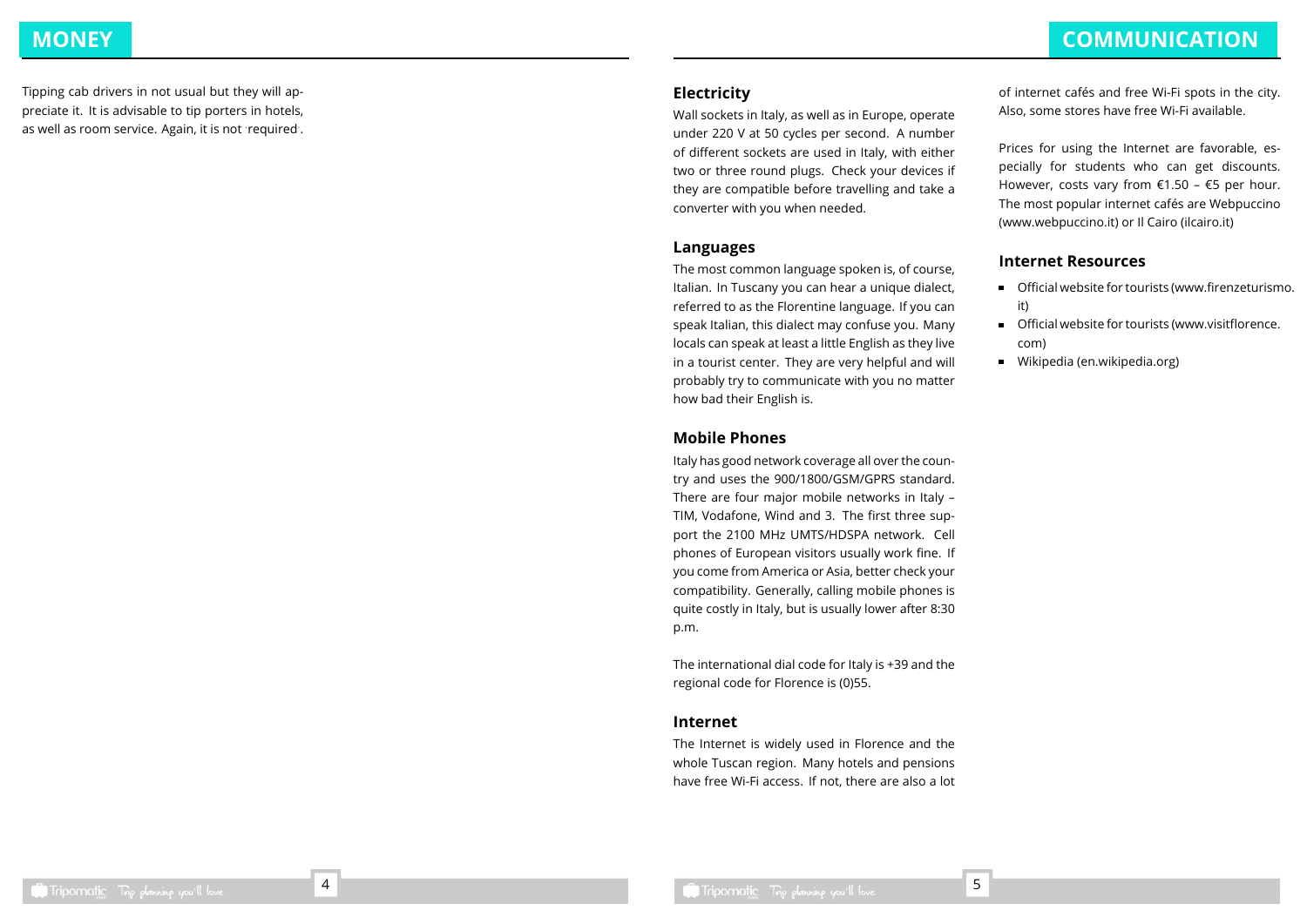- January 1 **New Year**'**s Day**
- January 6 **Epiphany**
- March 17 **Anniversary of the Unification of Italy**
- **Easter Monday**
- April 25 **Liberation Day**
- May 1 **International Workers**' **Day**
- June 2 **Republic Day**
- August 15 **Ferragosto/Assumption Day**
- November 1 **All Saints**
- November 4 **Day of National Unity and the Armed Forces**
- December 8 **Immaculate Conception**
- December 25 **Christmas Day**
- December 26 **St. Stephen**'**s Day**

# **Opening Hours**

Generally, shops are open from 10 a.m. to 1 p.m., when there is a break followed by further opening between 4 p.m. and 8 p.m. But many shops close earlier on Mondays and Saturdays, with most, apart from large international chain stores, being closed on Sundays.

Banks are normally open until 4 p.m. Restaurants open just for lunch and dinner – from 12 a.m. to 2:30 p.m. and then from 7 p.m. to 11 p.m., some not opening on Sundays at all. The most popular museums stay open until 7 p.m., however, some close really early (at 2 p.m.) so better check it out before visiting!

# **Public Transportation**

In Florence, there are two main town bus operators – ATAF (www.ataf.net) and Li-nea (www.li -nea.com) Older buses are orange, newer ones are deep purple and white.

You can buy bus tickets at authorized sale points, e.g. tobacco shops, bars etc. One 90-minute ride (in which you can take multiple buses) costs €1.20. The bus drivers also sell tickets, but for €2. You can also send a text message to 4880105 to buy your ticket. You must validate your ticket when entering a bus immediately. Inspectors are frequent and can impose a fine of €45 for lack of a valid ticket – that's if you pay immediately or within 5 days, if not, the fine can climb to €240!

ATAF buses also operate to and from Vespucci Airport departing every 30 minutes for a price of €4.50.

You can also use the local railways to reach a number of train stations in town if you have the ATAF ticket. There is also a single tram line running from Scandicci to Santa Maria Novella which also requires ATAF tickets.

# **Taxis**

Taxis in Florence are not to be hailed, but instead found at taxi ranks. These taxi ranks are located near main tourist hubs. Generally, taxis are quite costly in Florence, with a basic fare of €3.20, doubling at night and jumping to €5.10 on Sundays and public holidays. There is an extra charge for baggage too, €1 apiece. From Vespucci Airport, expect a fare of €20.

Women traveling alone between 10 p.m. to 2 a.m. get a 10% discount, but have to ask for it.

Florence taxi companies:

- Radio Taxi SOCOTA (www.socota.it) +39 055 4242, +39 055 4798
- Radio Taxi COTAFI (www.4390.it) +39 055 4390, +39 055 4499

# **Regional Transportation**

The main railway station in Florence is Santa Maria Novella, from where many trains to various parts of Italy depart. The most frequent lines are to Milan, Venice, Bologna, Naples or Rome. There is also another railway station, Campo di Marte, which is used mainly by commuters from nearby villages. The major rail operator is Trenitalia (www.trenitalia.com)

You can reach other parts of Tuscany by local buses operated by ATAF (www.ataf.net) Most of them stop in front of Santa Maria Novella. There are many bus companies offering transportation all over the region such as Cap Autolinee (www. capautolinee.it) Florentia Bus (www.florentiabus. it) and BusItalia (www.fsbusitalia.it)

# **Driving**

To drive in Italy, you need an international driving license. If you are an American citizen, you have to obtain an International Driving Permit. Police ask drivers to present these during checks or in case of violating traffic rules. You can get it at the American Automobile Association (www.aaa. com) The legal driving age in Italy is 18 years.

- In towns, the speed limit is 50 km/h. On motorways, it is 130 km/h. On open roads, it is 90 km/h and on dual carriageways the maximum speed is 110 km/h.
- In case of wet roads on carriageways and motorways, the maximum speed is 20 km/h less than normal and on open roads, 10 km/h less.
- Radars are abundant.

7

6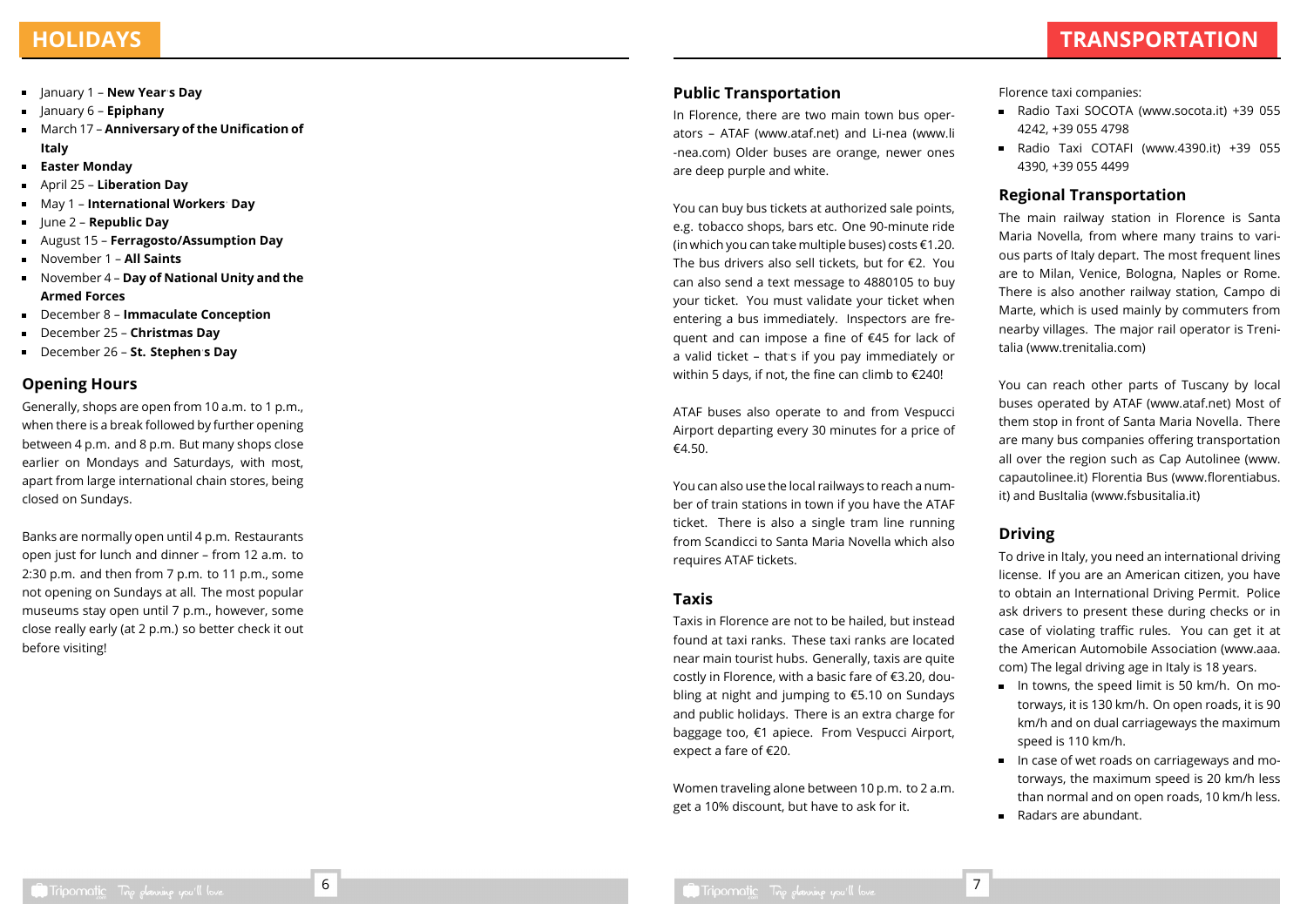# **TRANSPORTATION**

- Make sure you have your seatbelts fastened.
- Children less than 150 cm in height must use a child restraint system. Children under 18 kg have to be in safety seats, those over 18 kg may use booster seats.
- $\blacksquare$  The permitted level of alcohol is 0,5 milligrams of alcohol per milliliter of blood. However, it is better to not drink and drive.
- You must use headlights on carriageways, motorways, outside of towns and when visibility is poor.
- Visibility vests and warning triangles are compulsory.
- Horns are used frequently but should not be used in built-up areas. Italian drivers are often disrespectful of traffic rules and you should drive carefully.

In the center of Florence, there is the Restricted Traffic Zone (en.comune.fi.it) – cars are not allowed to enter or park there, however motorcycles and scooters are allowed. The zone is well indicated. Parking is available around the town in car parks. Some of them are above-ground. Residents may park in the streets. Parking for non-residents is restricted. There are many non-stop gas stations in the city.

A lot of car rental companies (comparecarrent. com) operate in Florence.

# **Walkability**

Florence is an easily walkable city and quite safe for pedestrians as its city center streets are often narrow and inaccessible to cars. However, those cobblestoned streets can be quite uneven, so make sure you take comfortable shoes! There is a nice promenade made for strolling along the Arno River. Six bridges cross it and all of them are walkable, the most famous being Ponte Vecchio. Via Calzaiuoli is pedestrianized. When you

are tired of walking, you can rest in one of many cafés and bars or just stop and enjoy the beautiful views!

Generally, Italian drivers are considered bad and rude. Car accidents involving pedestrians happen frequently. Italians also drive scooters quite unpredictably. You should stay alert and bear in mind that you can get hurt easily.

Remember that there are a lot of narrow cobblestoned streets in Florence which could be inaccessible to wheelchair users. However, many museums are accessible.

Italian cuisine is world-renowned and it would be a sin not to try the specialties! In Tuscany, most of the food is made from local products. Delicious cheeses or luscious grilled steaks – every visitor of Florence has to try these. One of the most popular Tuscan products is white beans, usually prepared with olive oil and sage. Beef products with wine are very tasty, too.

Italians like to cook with vegetables, mainly tomatoes, eggplants and zucchini. As you are in Italy, try the pizza to discover its real taste! Also, they prepare pasta in various ways with many kinds of sauces, fresh or cooked vegetables, cheese and olive oil. Try antipasti, which is eaten before the main dish. The most famous typical Italian products are buffalo mozzarella, pesto, which is a mix of basil, olive oil and cheese, and also parmesan, a delicious kind of cheese used for pasta, pizza and soups.

The country has become the world's largest wine producer lately. Their wines are of various kinds to match every meal. Tuscan red wine is just legendary. Drink Italian rosso or bianco and enjoy its toothsome taste!

# **Legal Age**

The legal age for drinking and purchasing alcohol in Italy is 16. You may be asked to show your ID when buying alcoholic beverages. You can buy cigarettes from the age of 16 as well.

There is no "last call" in Italy. The dress code in clubs is quite casual, with only more upscale restaurants requiring appropriate choice of dress. Men usually don't wear shorts in the evenings, but

8

it is not a rule. Italians are fashion-conscious but they are used to tourists and respect them.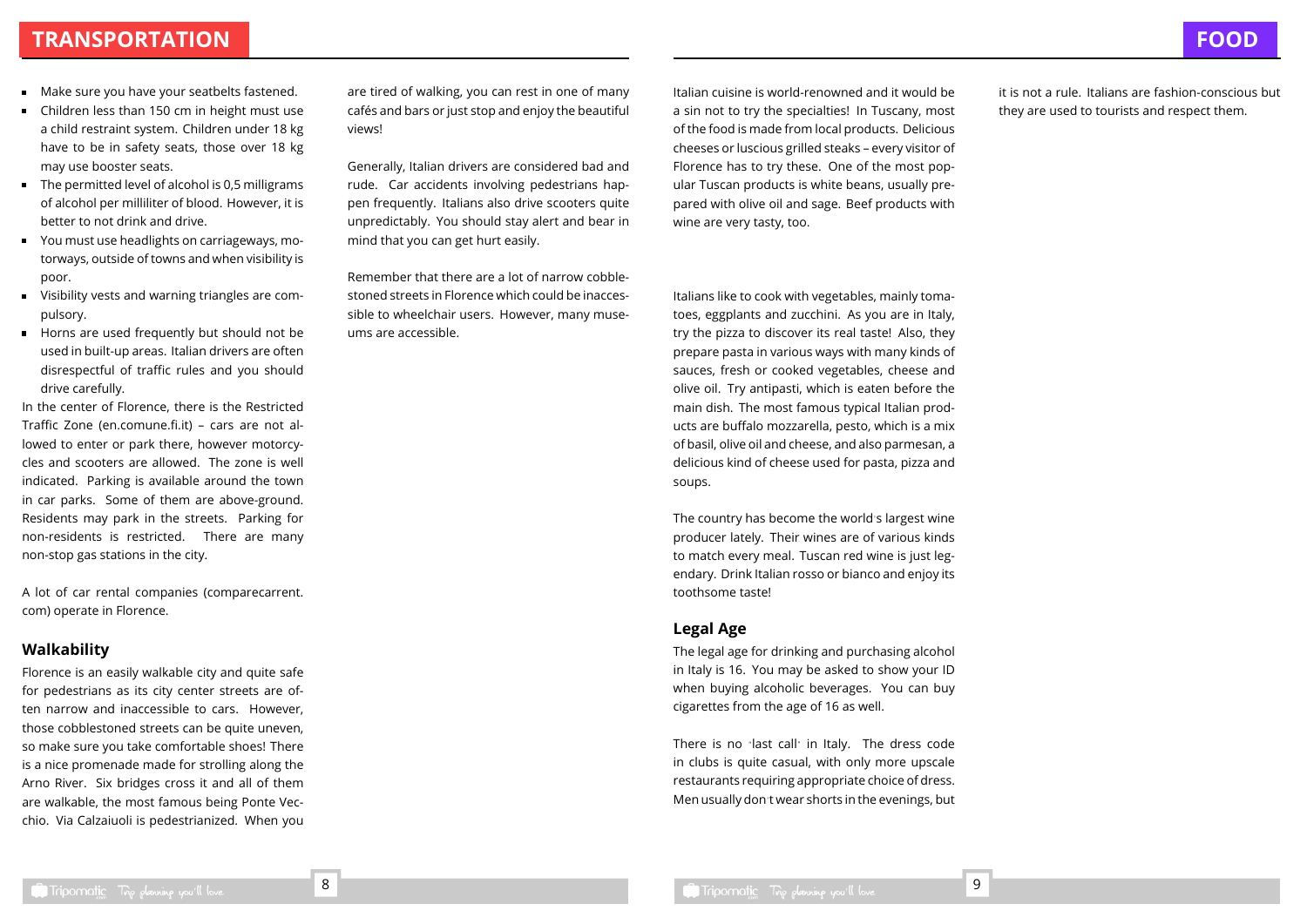#### **January 6th**

**Epiphany Parade** 

# **February**

■ Carnevale – Carnival

# **March 25th**

**Florentine New Year** 

# **April**

Scoppio del Carro – "Explosion of the Cart "

# **May**

Maggio Musicale Fiorentino – "May Music Festival" (www.maggiofiorentino.it)

# **June, July**

**Florence Dance Festival (www.florencedance.** org)

# **August 10th**

Festa di San Lorenzo – San Lorenzo Feast

# **September 8th and 9th**

**Festival of Paper Lanterns and Nativity of Vir**gin Mary

# **October 8th**

Festa di Santa Reparata – Santa Reparata Feast

# **Free Things To Do**

- Piazza della Signoria is a beautiful square in the city center where you can observe an exhibition of statues. There is also a fountain.
- **Duomo, officially Cattedrale de Santa Maria** del Fiore, is a marvelous cathedral where entrance is free.
- **Ponte Vecchio is a prime Florentine attraction.** crossing the Arno River from where you can enjoy the panoramic view.
- Piazzale Michelangelo is a plaza on the top of the hill above Florence. Take a short walk and admire the breathtaking view!
- The Santa Croce Neighborhood is a pleasant place for a stroll and its main landmark is a Franciscan cathedral, which is the largest of its kind in the world!
- Generally, most of churches in Florence are free to enter.
- You can take a free guided tour around the city with Florence Free Tour (www.florencefreetour. com) You do not pay, but can perhaps tip your guide.
- Every Thursday evening, you can visit Strozzi Palace (www.palazzostrozzi.org) for free to see an exhibition of contemporary art.
- There are many parks in Florence which are free to enter, including the Garden of Cascine, the Etruscan Tomb of Montagnola and Torrigiani Garden.
- You certainly must visit Mercato Nuovo to find the large sculpture of a boar, rub his nose for luck!

# **Shopping**

The best places to buy souvenirs in Florence are street markets with favorable prices. The most famous is Mercato Centrale, where you can buy not only keepsakes, but also fresh tasty food, such as vegetables and cheese. Another popular market

11

is Mercato Nuovo, which is close to the famous Ponte Vecchio. It is illegal to buy fakes of designer goods (e.g. bags). You can buy original branded goods in many stores in Florence, mainly in the Via Novella district.

The most popular Florentine souvenirs are various leather products, items made of marble and gold and also luxurious perfumes. Generally, jewelry is reasonably priced and is quite beautiful.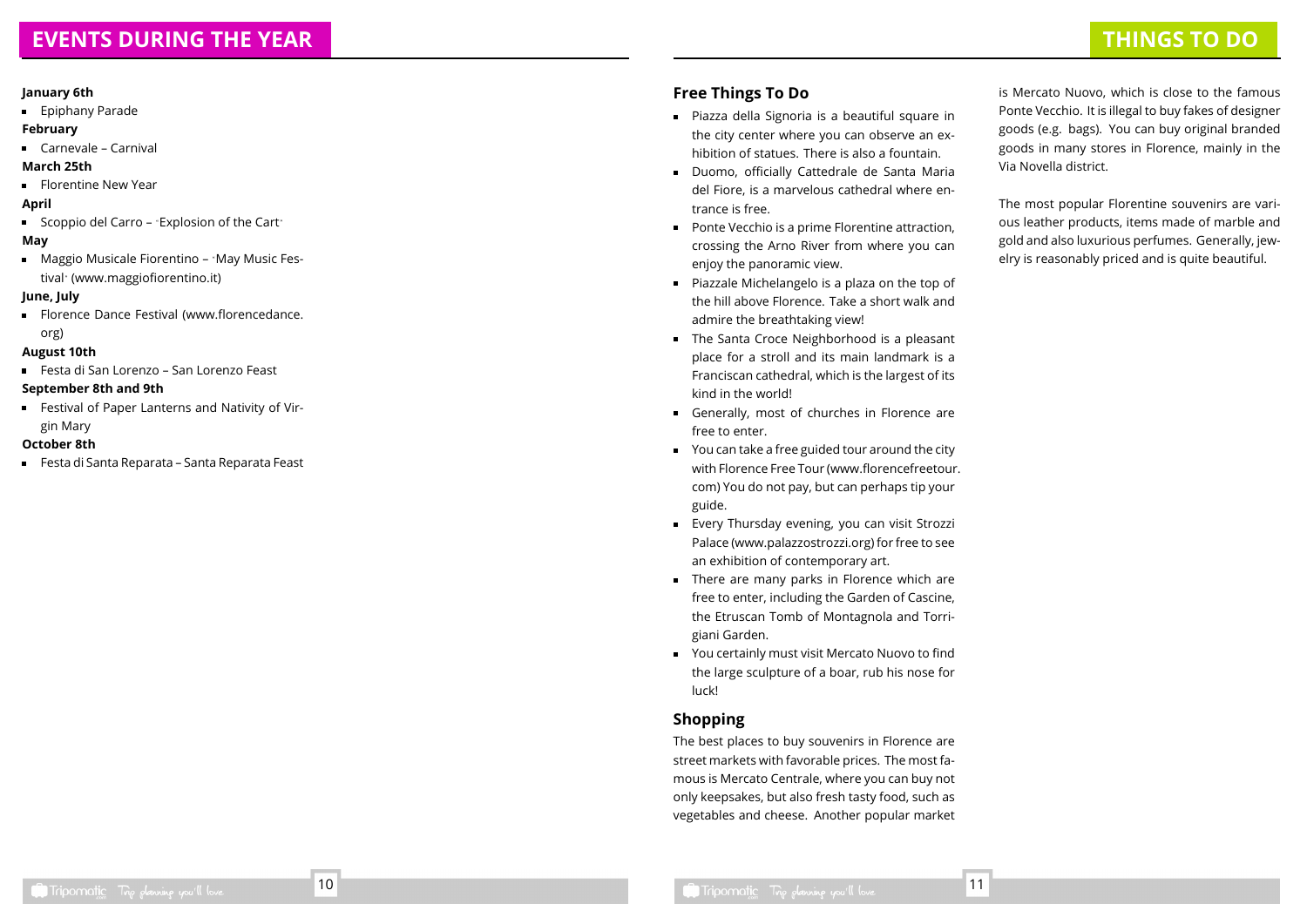# **DOS AND DO NOTS**

- DO ignore beggars and don't give them money.
- DO cover your shoulders and knees while visiting churches.
- DO have a delicious dinner sampling Tuscan cuisine!
- DO wander around the city and admire the architecture.
- DO stamp your tickets on public transport.
- DON<sup>T</sup> leave your drinks on tables in clubs!
- DON<sup>T</sup> carry valuables around the town with you.
- DON<sup>T</sup> walk in beachwear in the city center.
- DON<sup>T</sup> buy fake designer goods it is illegal.
- DON'T drive in Restricted Traffic Zones.

#### **Safety**

In general, the crime rate in Italy is quite low. However, in major tourist destinations such as Rome, Florence, Milan or Naples, there is a high rate of petty crimes in crowded places. When visiting a city, do not take valuables with you, better to leave them in a safe in your hotel. Parked cars can also be targets of robbery. Lock your car and do not leave anything expensive or precious in it.

When going out at night, do not leave your drinks on the table as there have been some cases of spiking the drink of tourists, who were then robbed or sexually abused. Do not take drinks from people you don't know. Alcohol can make you less watchful, too, making you an easier target, so keeps your wits about you. Do not walk alone at night. Keep to busier, well-lit streets. Florence train station is not a safe place in night, so better avoid visiting it. There are also beggars around the city who can be annoying. You should ignore them. Do not wear striking jewelry and put your camera into an ordinary bag. Cameras and jewelry are a favorite plunder of thieves. Most frequently, they operate near the train station or

Ponte Vecchio. Also, savvy pickpockets often go to internet cafés to search for distracted tourists. You can easily get robbed while sending an email, so better keep your bag on your lap!

The streets are not very safe in Italy. Drivers often disrespect the traffic rules and even traffic lights. They use their horns frequently. While walking, you must stay alert and watch the road. Do not leave your children alone in the streets as they can easily get lost or be at risk of being hit by a car. Scooters are very popular in Italy and their drivers are often rude. A scooter can suddenly appear from behind a corner and hit someone. There are frequent car and traffic accidents in Italy, so you must be careful!

Tap water in Italy, especially in the region of Tuscany, is high quality and safe to drink. Free drinking water is delivered in barrels in Florence from which you can fill your bottles. However, many Italians prefer bottled water.

12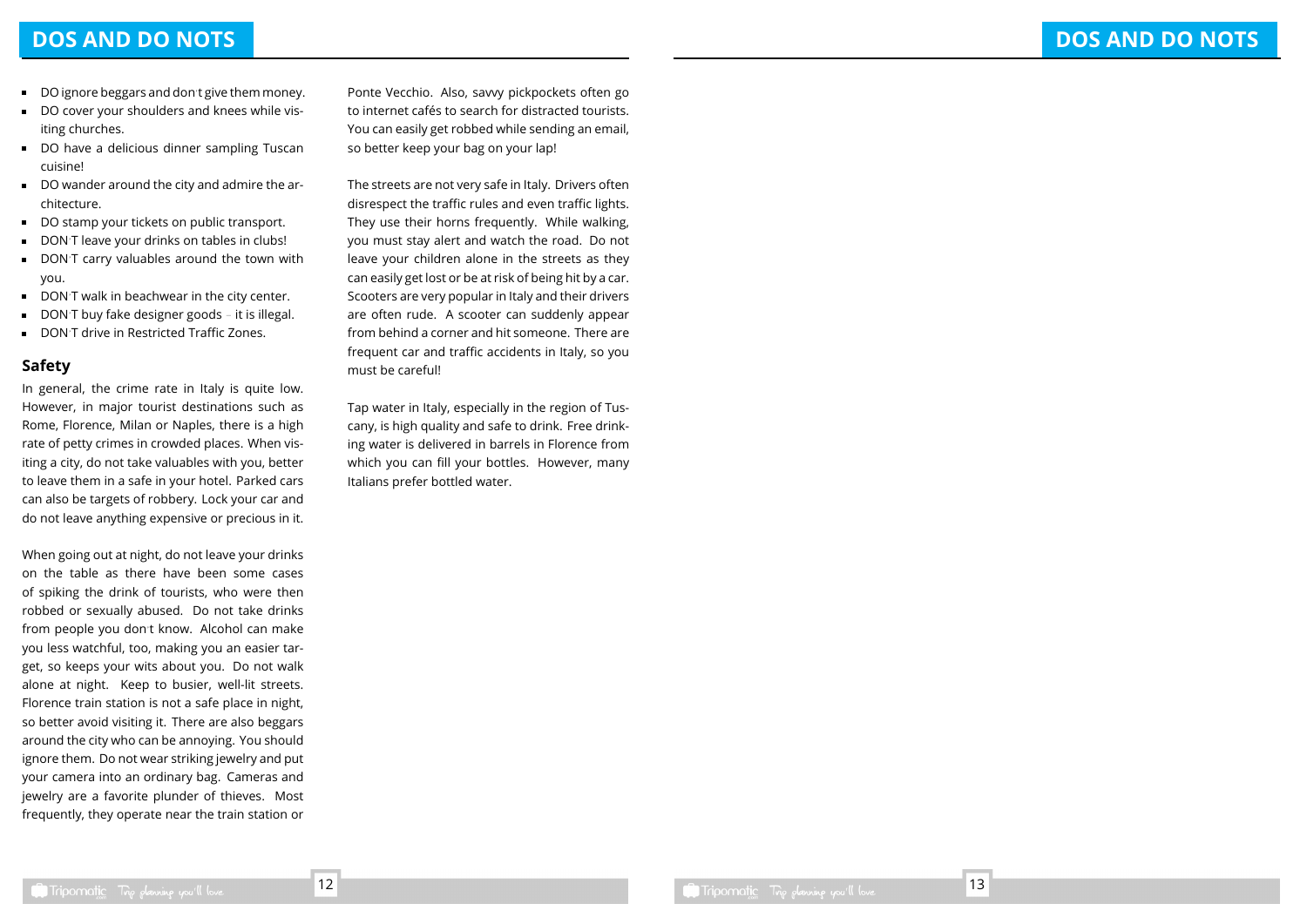**A**

**B**

**C**

# **Get Free Tripomatic App!**

Have the world at your feet, and your trip at your fingers.



- Discover more with on-the-go visual trip guide.
- Find nearby sights and attractions, wherever you are.
- Sync your trip plans to your device.



# **Florence Cathedral Dome** / Duomo

This dome is one of the most incredible places in Florence and boasts a superb view! It is quite a climb, but so very worth it.

Piazza del Duomo, 50122 Florence, Italy GPS: N43.77340, E11.25722 **Opening hours:** Mon – Wed, Fri: 10 a.m. – 5 p.m. Thu: 10 a.m. – between 4 p.m. and 5 p.m. (season dependent) Sat: 10 a.m. – 4:45 p.m. Sun: 1:30 p.m. – 4:45 p.m. **Admission:** Admission to the cathedral is free.



**Available on the App Store** 

**GET IT ON** Google play **Vecchio Bridge** / Ponte Vecchio Crossing the Arno River, this closed bridge with archs is one of the oldest

structures in Florence and an absolute must-see.

Ponte Vecchio, 50125 Florence, Italy GPS: N43.76802, E11.25318 **Phone:** +39 055 292 289



**Uffizi Gallery** / Galleria degli Uffizi No art connoisseur should miss this fantastic collection of Italian paintings and sculptures by Boticelli, da Vinci, Titian or Raphael.

Piazzale degli Uffizi, 50122 Florence, Italy GPS: N43.76851, E11.25579 **Phone:** +39 055 238 86 51 **Opening hours:** Mon: closed Tue – Sun: 8:15 a.m. – 6:50 p.m. New Year's Day, May 1 and Christmas Day: closed **Admission:** Full Price: €11 Reduced (EU students): €3.25 Seniors (over 65), children (under 18): free

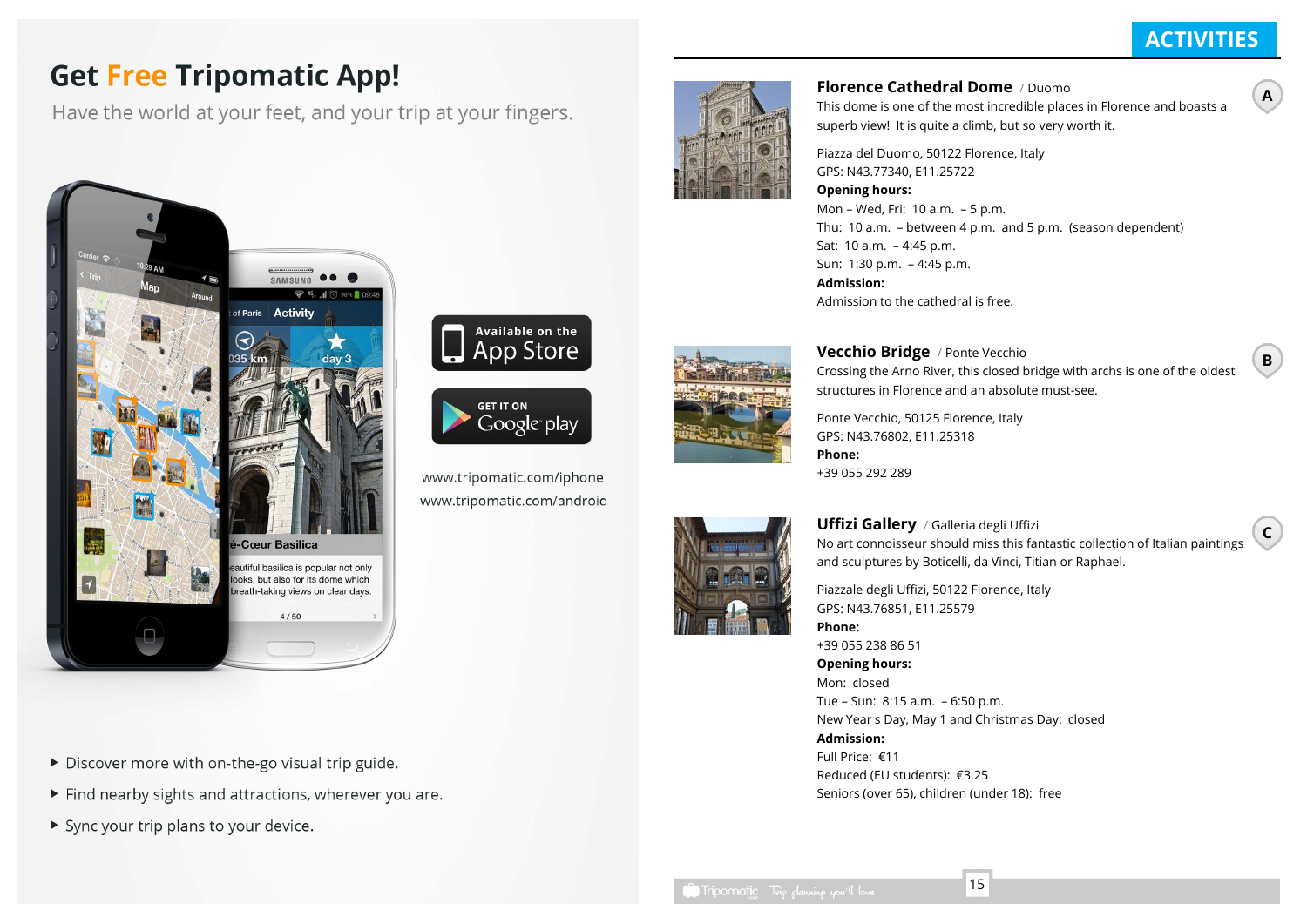**F**

**G**

**H**



**Florence Cathedral** / Cattedrale di Santa Maria del Fiore Nicknamed 'Il Duomo', this cathedral is probably the most famous sight of Florence with its huge dome and amazing radiant facade.

Piazza del Duomo, 50122 Florence, Italy GPS: N43.77321, E11.25623

# **Phone:**

+39 055 215 380

**Opening hours:** Mon – Wed, Fri: 10 a.m. – 5 p.m. Thu: 10 a.m. – between 4 p.m. and 5 p.m. (season dependent) Sat: 10 a.m. – 4:45 p.m. Sun: 1:30 p.m. – 4:45 p.m. **Admission:**

Admission to the cathedral is free.



**Florence Baptistry** / Battistero di San Giovanni di Firenze This unique building is one of the oldest in Florence and is renowned for its

Piazza di San Giovanni, 50129 Florence, Italy GPS: N43.77320, E11.25508 **Phone:** +39 055 230 28 85 **Opening hours:** Daily except Fri: 11:15 a.m. – 7 p.m. Sun: 8:30 a.m. – 2 p.m. Night openings: Thu, Fri and Sat: 8:30 a.m. to 11 p.m. (until 28 September) Last entry is 30 minutes before closing time. **Admission:** General admission: €5

unusual octagonal shape and carved bronze doors.



**D**

**E**

**Giotto's Bell Tower** / Campanile di Giotto The free-standing bell tower in Piazza del Duomo is more than 80 metres high and boasts 7 bells. Notice the exterior decorations!

Piazza del Duomo, 50122 Florence, Italy GPS: N43.77288, E11.25580 **Phone:** +39 055 230 28 85 **Opening hours:** Daily: 8:30 a.m. – 7:30 p.m. **Admission:** General admission: €6



**Accademia Gallery Florence** / Galleria dell'Accademia Built to hold a single masterpiece – Michelangelo's David. There are other impressive works by this artist displayed here.

Via Ricasoli 60, 50122 Florence, Italy GPS: N43.77682, E11.25891 **Phone:** +39 055 238 86 12

**Opening hours:** Tue – Sun: 8:15 a.m. – 6:50 p.m. **Admission:** Full: €11 Reduced (18-25 years of age): €3.25 Children (under 18), seniors (over 65): free The ticket is also valid for the Department of Musical Instruments.



**Fountain of Neptune Florence** / Fontana del Nettuno Famous sculptor Bartolomeo Ammannati designed this marvellous fountain in the 16th century. It is dominated by a statue of Neptun.

Piazza della Signoria, 50122 Florence, Italy GPS: N43.76953, E11.25597

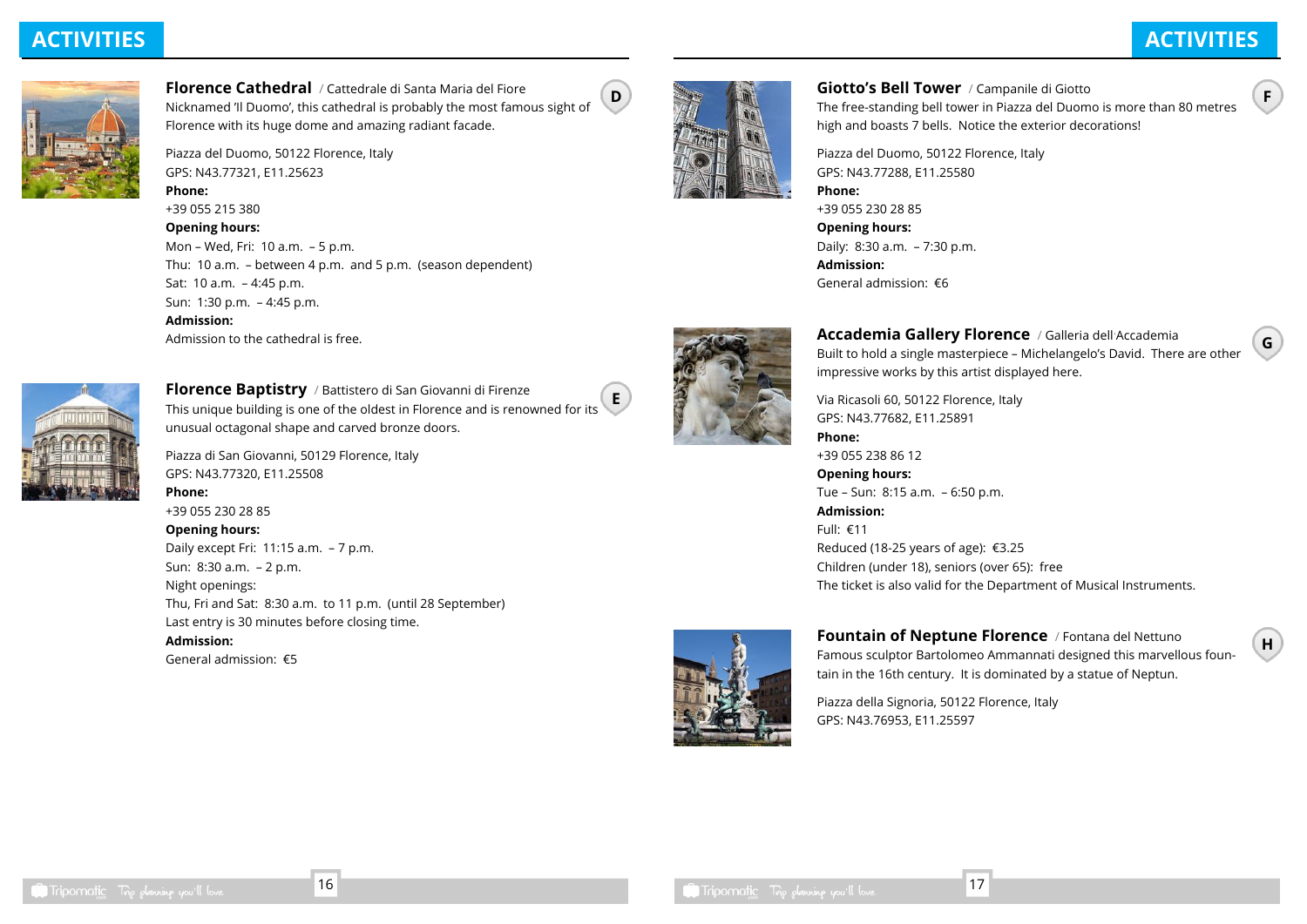**J**



**Medici Riccardi Palace** / Palazzo Medici Riccardi The most famous Florentian family of Medici lived in this beautiful palace which was built in Renaissance civil style.

Via Camillo Cavour 1, 50129 Florence, Italy GPS: N43.77554, E11.25564

+39 055 276 03 40 **Opening hours:** Weekdays and holidays: 9 a.m. – 7 p.m. Wed: closed Last admission at 6:30 p.m.

**Phone:**

**Admission:** Full price: €7 Children (up to 12), military, groups: €4



**I**

**Vecchio Palace** / Palazzo Vecchio Reminiscent of a fortress, this palace serves as a town hall and dominates Plaza della Signorina with its tall belltower. Piazza della Signoria, 50122 Florence, Italy GPS: N43.76963, E11.25601

**Phone:** +39 055 276 84 65 **Opening hours:** Museum: Summer (Apr – Sept): Daily except Thu: 9 a.m. – 5 p.m. Thu and holidays: 9 a.m. – 2 p.m. Winter (Oct – Mar): Daily except Thu: 10 a.m. – 5 p.m. Thu: 10 a.m. – 2 p.m. Tower: Apr – Sep: daily except Thu: 9 a.m. – 9 p.m. Thu: 9 a.m. – 2 p.m. **Admission:** Museum: Adults: €12 Seniors, people 18-25: €10 Children (under 18): €2 Tower: General admission: €6.50 Museum and tower: €14

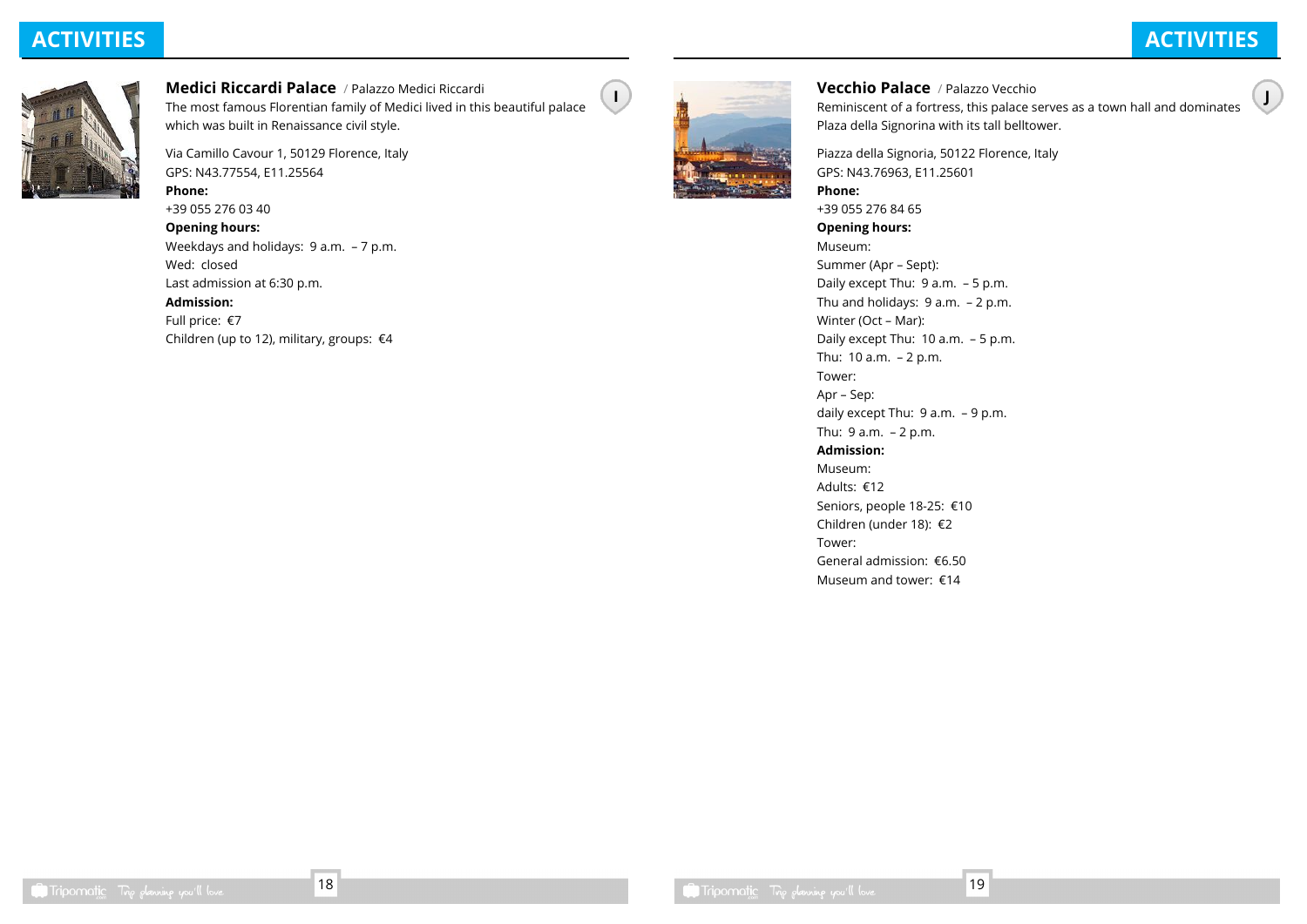**N**

**O**



**Bargello Museum** / Museo del Bargello An unrivalled collection of Italian Renaissance sculpture. The most illustrious member of the collection is Donatello's David.

Via del Proconsolo 4, 50122 Florence, Italy GPS: N43.77014, E11.25836

#### **Phone:** +39 (0)55 238 86 06

**Opening hours:** Daily: 8.15 a.m. – 5 p.m. The ticket office closes at 4:20 p.m. **Admission:**

Full price: €4 Reduced price: €2 EU citizens up to 18 and over 65: free



**Medici Chapel** / Cappelle Medicee These splendid marble chapels were built as a showcase of the power and wealth of the famous Medici family.

Piazza di Madonna degli Aldobrandini, 50123 Florence, Italy GPS: N43.77478, E11.25306 **Phone:** +39 055 238 86 02 **Opening hours:** Daily: 8:15 a.m. – 1:50 p.m. Last admission at 1:20 p.m. Closed on 2nd and 4th Sun; 1st, 3rd and 5th Mon of the month. **Admission:** Full price: €6 Reduced price: €3 EU citizens up to 18 and over 65: free



**K**

# **Loggia dei Lanzi**

World-known spectacular sculptures are on display in this open-air gallery in the centre of Florence. **M**

Piazza della Signoria, 50122 Florence, Italy GPS: N43.76931, E11.25565 **Opening hours:** Accessible 24 hours a day. **Admission:** Admission to the open-air museum is free.



**San Lorenzo Market** / Mercato di San Lorenzo Popular street market with laid-back atmosphere. Everything from local produce to shoes and leather products. Watch out for rip-offs though.

GPS: N43.77655, E11.25331 **Opening hours:** Tue – Sat: 9 a.m. – 7 p.m.



**Basilica of St Lawrence** / Basilica di San Lorenzo One of the largest and oldest churches of Florence, founded in the late 4th century. The testimony to the Medici family.

Piazza di San Lorenzo 9, 50123 Florence, Italy GPS: N43.77495, E11.25511 **Phone:** +39 055 216 634 **Opening hours:** Mon – Sat: 10 a.m. – 5 p.m. Sun: 1:30 p.m. – 5:30 p.m. **Admission:** General admission: €4.50



**L**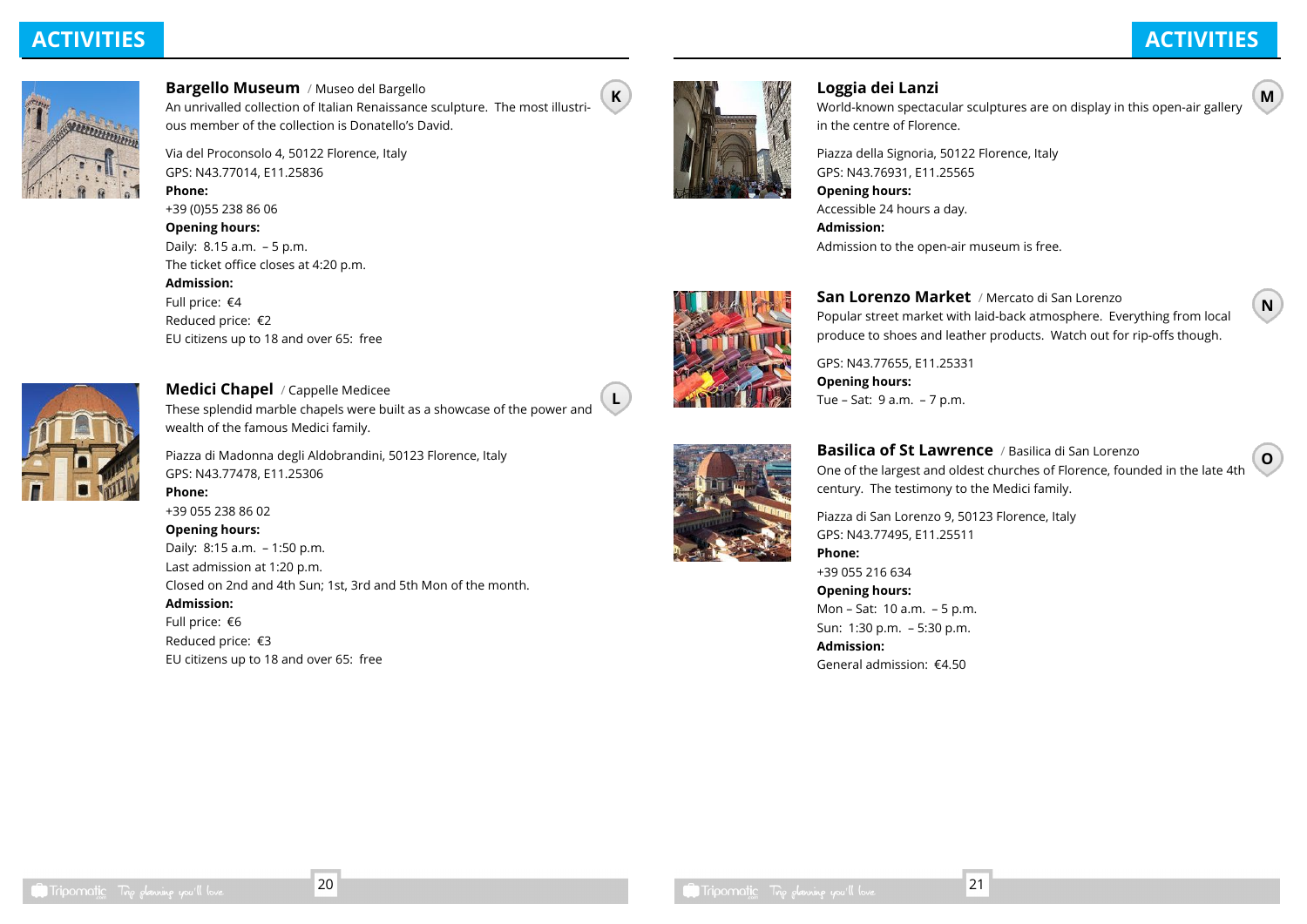**Q**



**Santa Maria Novella Church** / Basilica di Santa Maria Novella Beautiful Gothic and Renaissance frescoes dominate the interior of this basilica. Explore its interesting chapels!

Piazza di Santa Maria Novella, 50123 Florence, Italy GPS: N43.77492, E11.24912

# **Opening hours:**

Mon – Thu: 9 a.m. – 5:30 p.m. Fri: 11 a.m. – 5:30 p.m. Sat: 9 a.m. – 5 p.m. Sundays – season dependent: Jul – Sep: noon – 5 p.m. Oct – Jun: 1 p.m. – 5 p.m. The last entry is half an hour before closing time. **Admission:** Full price: €5 Seniors, student groups (under 18 years): €3.50 Children (up to 5): free



**P**

# **Pitti Palace** / Palazzo Pitti

Don't miss out on this marvellous Renaissance palace which now houses several museums of art, jewelry, costumes and a lot more.

GPS: N43.76465, E11.25051

# +39 055 23885

**Phone:**

**Opening hours:** The Palatine Gallery and the Gallery of Modern Art: Tue – Sun: 8:15 a.m. – 6:50 p.m. The Costume Gallery and Museo Degli Argenti (Medici Treasury): Nov – Feb: 8:15 a.m. – 4:30 p.m. Mar, end of Oct: 8:15 a.m. – 5:30 p.m. Apr, May, Sep, Oct: 8:15 a.m. – 6:30 p.m. Jun, Aug: 8:15 a.m. – 6:50 p.m. The Porcelain Museum: Nov – Feb: 8:15 a.m. – 4:15 p.m. Mar, end of Oct: 8:15 a.m. – 5:15 p.m. Apr, May, Sep, Oct: 8:15 a.m. – 6:15 p.m. Jun, Aug: 8:15 a.m. – 6:30 p.m. The Boboli Gardens: Nov – Feb: 8:15 a.m. – 4:30 p.m. Mar, end of Oct: 8:15 a.m. – 5:30 p.m. Apr, May, Sep, Oct: 8:15 a.m. – 6:30 p.m. Jun, Aug: 8:15 a.m. – 7:30 p.m. **Admission:** Combined ticket to the Palatine Gallery and the Gallery of Modern Art: Full price: €8.50 Reduced price: €4.25 Combined ticket to the Costume Gallery, Museo Degli Argenti (Medici Treasury), The Porcelain Museum and the Boboli Gardens: Full price: €7 Reduced price: €3.50 EU citizens up to 18 and over 65: free entrance to all museums.

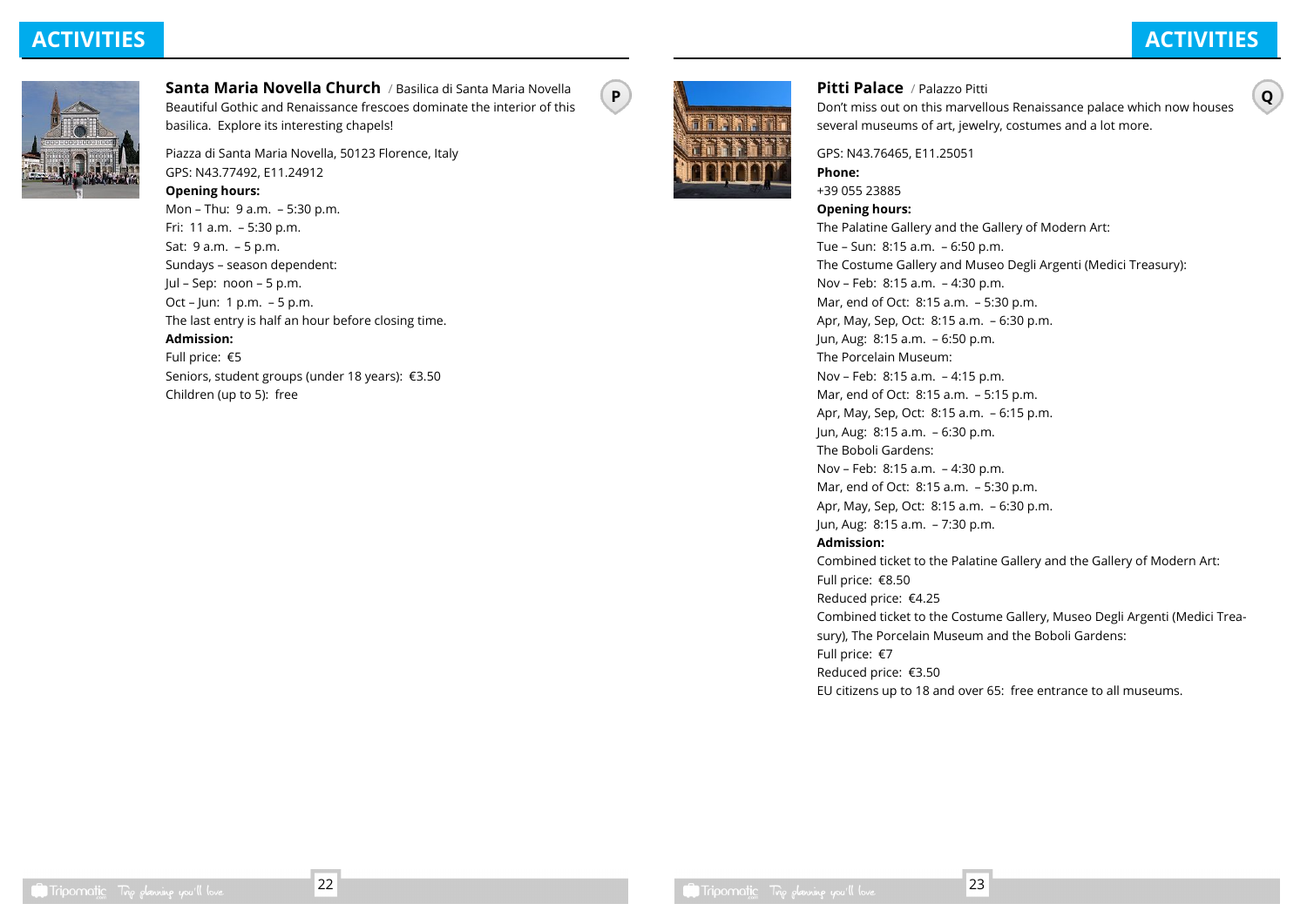**T**



**Boboli Gardens** / Giardino di Boboli Take a slow walk through this extensive park and admire the sculptures, fountains and cornucopia of plants on your way.

Piazza de' Pitti 1, 50125 Florence, Italy GPS: N43.76259, E11.24938

#### **Opening hours:**

Nov – Feb: 8:15 a.m. – 4:30 p.m. Mar, end of Oct: 8:15 a.m. – 5:30 p.m. Apr, May, Sept, Oct: 8:15 a.m. – 6:30 p.m. June, Aug: 8:15 a.m. – 7:30 p.m.

#### **Admission:**

Combined ticket to the Costume Gallery, Museo Degli Argenti (Medici Treasury), The Porcelain Museum and the Boboli Gardens: Full price: €7 Reduced price: €3.50 EU citizens up to 18 and over 65: free

# **Piazzale Michelangelo**

This square provides simply astonishing views of Florence. If you want to take the best pictures, come here and shoot for life!

Piazzale Michelangiolo, 50125 Florence, Italy GPS: N43.76307, E11.26473



**R**

**S**

# **Church of Orsanmichele** / Orsanmichele

Take a walk around this church and marvel at its 14 niches. Each one is decorated with a different sculpture.

Via dell'Arte della Lana 1, 50123 Florence, Italy GPS: N43.77074, E11.25508 **Phone:** +39 055 284 715 **Opening hours:** Church: Daily: 10 a.m. – 5 p.m. Closed on Mondays in August. Museum: Mon: 10 a.m. – 5 p.m. **Admission:** Admission to the church and museum is free.

# **Tornabuoni Street** / Via de' Tornabuoni

Let yourself go on a shopping spree and explore the luxurious boutiques of this street. Don't forget to notice nice buildings around. **U**

50123 Florence, Italy GPS: N43.76988, E11.25095

# **Piazza della Signoria**

Impressive square serving as a hub of the city for centuries now. There are smashing historical buildings and even a copy of David here. **V**

GPS: N43.76970, E11.25535



**Santa Maria Novella Square** / Piazza di Santa Maria Novella One of the principal squares of Florence is vast and five-sided. It was extended several times.

50123 Florence, Italy GPS: N43.77378, E11.24916





**W**